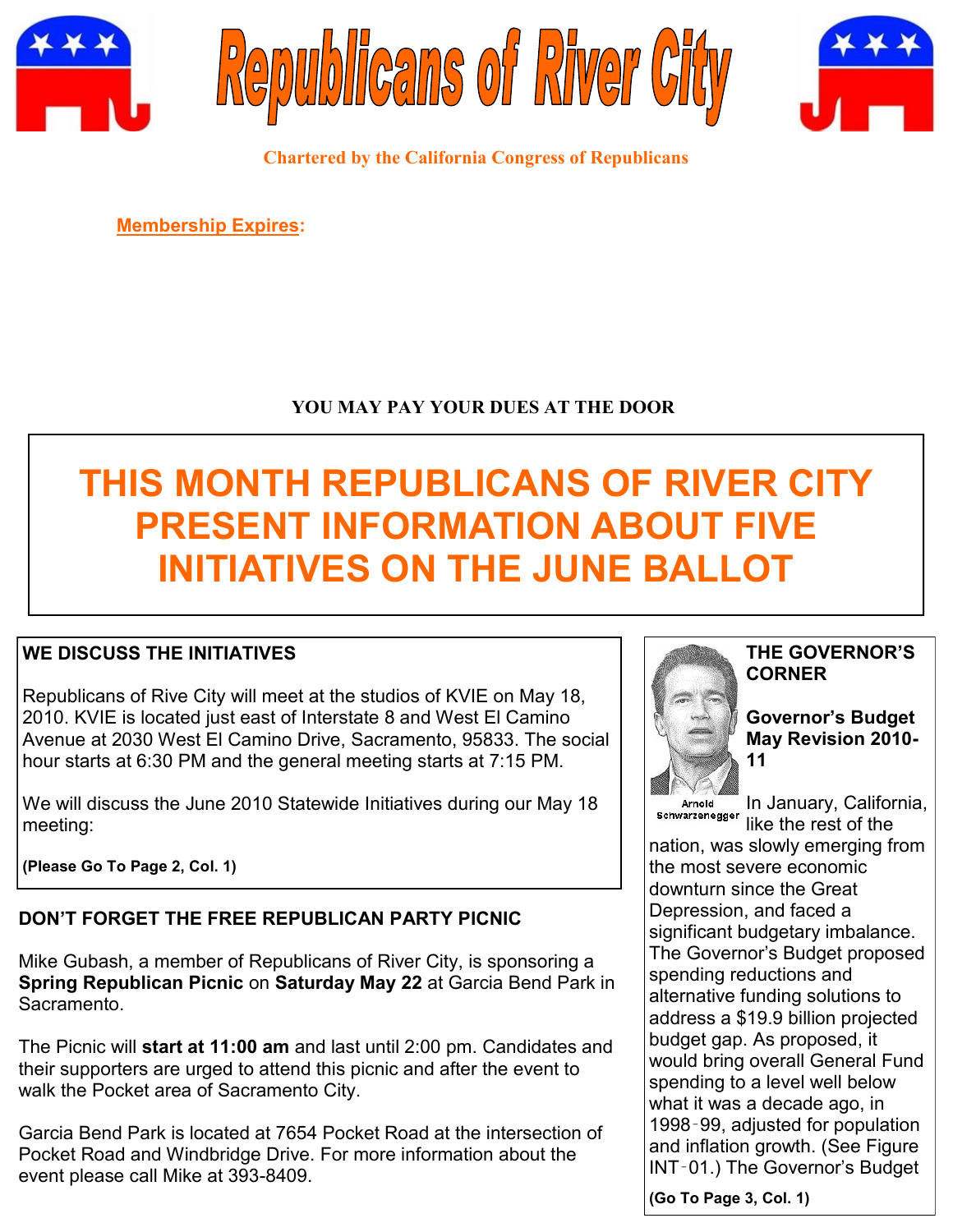### **WE DISCUSS THE INITIATIVES (Cont.)**

# **Proposition 13**

Limits on Property Tax Assessment. Seismic Retrofitting of Existing Buildings. Legislative Constitutional Amendment. This measure will prohibit tax assessors from re-evaluating new construction for property tax purposes when the purpose of the new construction is to seismically retrofit an existing building. This is advocated by Republican State Senator Roy Ashburn.

# **Proposition 14**

Elections. Increases Right to Participate In Primary Elections.

If approved by voters, this proposal will require that candidates run in a single primary open to all registered voters, with the top two vote-getters meeting in a runoff. This is advocated by Lt. Governor Abel Maldonado.

# **Proposition 15**

California Fair Elections Act.

If approved by voters, this measure will repeal the ban on public financing of political campaigns and establish a voluntary pilot project for the election of the California Secretary of State in 2014 and 2018. Candidates for that office will be allowed to qualify for public financing if they agreed to spending prohibitions and are able to gather contributions of at least \$5.00 from at least 7,500 registered state voters. This is advocated by the Legislature.

# **Proposition 16**

Imposes New Two-Thirds Voter Approval Requirement For Local Public Electricity Providers. Initiative Constitutional

## **Page 2** Amendment.

This initiative is a constitutional amendment and would require local governments to obtain twothirds voter approval prior to startup or expanding public power services. This is advocated by Pacific Gas & Electric.

# **Proposition 17**

Allows Auto Insurance Companies To Base Their Prices In Part On A Driver's History Of Insurance Coverage. Initiative Statute.

This is an initiative statute that would allow insurance companies to offer a discount to drivers who have continuously maintained their auto insurance coverage, even if they change insurance companies. It also allows auto insurance companies to increase the cost of insurance for those drivers without a history of continuous coverage and establishes that lapses in coverage due to nonpayment of premiums may prevent drivers from obtaining a discount. This is advocated by the Mercury Insurance Company.

# **IN MY OPINION:**

# **by Chris Angle**

Taxes: A Winning Issue For **Republicans** 

With the annual ordeal that is tax season now receding in our ‗rearview mirror', Republicans should perhaps begin to take a new look at the tax issue and how it might be used to their benefit over the next couple of election cycles. Over the last generation, Republican rhetoric on taxes really hasn't extended much beyond arguing for tax cuts. However, with the tea parties on the rise, Republicans need to

realize that the political landscape is shifting in ways that could create long-term political opportunities for them to push their agenda.

There are a couple of weaknesses with the current tax system that Republicans should be exploiting. The first is that the current system is clearly too complicated and requires armies of CPA's, attorneys, and bureaucrats to administer. This weakness goes to the heart of one the many issues animating the tea parties, which is the feeling that the people have lost control of the government. The perception that the government is being animated by special interests for their own gain at the expense of the general population is reinforced by the convoluted and seemingly arbitrary nature of the tax code. In addition, the current tax system is invariably socially divisive in that it results in some people paying a lot, while other people pay little or nothing. The resentment from this arrangement likely stems from a general feeling among the taxpaying populace that they are not getting their money's worth, while people who pay little or nothing into the system are extremely vocal in defending the continued dispensing of "free" public services that they consume.

Consequently, the opening for Republicans is to begin to make the argument that the tax system should be simple and easy to understand, as well as the argument that everybody should at least be paying something into the system. Furthermore, the Republicans should also be arguing that the current tax system is economically wasteful because it employs an entire

**(Go To Page 4, Col. 3)**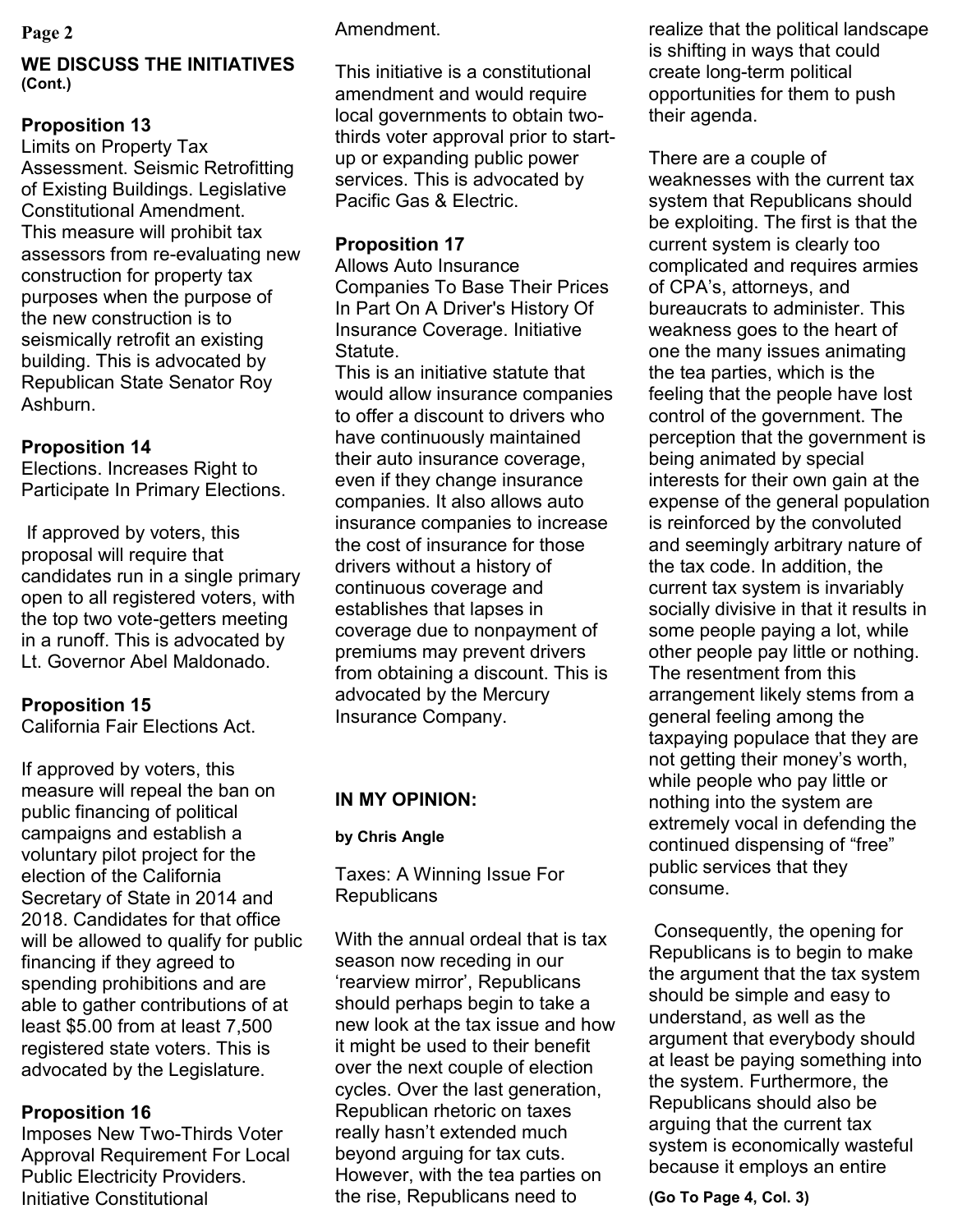#### **Page 3**

### **Governor's Budget May Revision (Cont.)**

closed the budget gap while maintaining State funding for schools at the current year level, fully funding the Proposition 98 guarantee, and increasing funding for higher education, without raising taxes.

While there continue to be signs the economy is slowly improving, California continues to confront serious budgetary problems. The May Revision continues to fully fund K‑12 education, increases funding for the University of California, the California State University, and the California Community Colleges to avoid further tuition increases or deep cuts to the classroom. It fully funds the CalGrant program. It also avoids additional reductions in funding for Child Welfare Services, foster care, public safety, and the Judiciary. To balance the Budget in the face of significant revenue losses, legal constraints and federal funding restrictions, the May Revision proposes deep reductions and program eliminations. Governor's Budget May Revision 2010-11

Re‑Defining the Budget Gap

In January, California's projected budget gap for the fiscal year 2010‑11 was \$19.9 billion. The Governor declared a fiscal emergency and called upon the Legislature to adopt \$8.9 billion in solutions in the Special Session. Given the necessary time for budget solutions to achieve their full value and the scope of the problem, the Governor proposed adopting these budget solutions before March 1, as delays in the adoption of these proposals would result in the loss of more

than \$2 billion in budgetary solutions and necessitate deeper cuts.

Various factors have changed the 2010‑11 deficit from the \$19.9 billion projected in January. The solutions adopted in the Special Session, combined with additional federal funds and administrative actions reduced the size of the problem by \$2.1 billion. Revenue estimates are \$0.6 billion lower. Federal law, court decisions, population and caseload growth, as well as the need for a prudent reserve, increase the size of the problem by \$0.7 billion.

With all of these adjustments, the May Revision projects a budget gap of \$19.1 billion. This figure is comprised of a current year shortfall of \$7.7 billion, a budget year shortfall of \$10.2 billion and a modest reserve of \$1.2 billion.

In addition to the changes in the size of the problem, losses in available budgetary solutions have created a need for additional solutions and spending cuts. These losses include:

 Delays in the adoption of budgetary solutions that led to the loss• — \$2.8 billion.

 Policy changes in the areas of higher education, public safety and funding for the • state parks — \$0.5 billion.

The May Revision proposes additional solutions to close the budget gap. Various fund shifts, alternative funding, and other revenues, including a \$650 million loan of excise taxes on gasoline, account for \$3.4 billion.

Federal funds account for \$3.4 billion in solutions, a reduction from the Governor's January Budget proposal. Proposed federal funds include \$1.7 billion from the extension of the

temporary increase in the Federal Medical Assistance Percentage (FMAP), \$125 million from the extension of other enhanced federal funding provided under the American Recovery and Reinvestment Act, and \$1.6 billion in additional federal funds for health and human services and for the Department of Corrections and Rehabilitation. Congress and President Obama's Administration have already acted on several funding requests and it is anticipated that Congress will act on a number of other funding requests, including the proposed extension of the temporary FMAP increase, later this year. The Administration will work with legislative leaders and continue to monitor progress on securing the proposed level of federal funds. The Governor will propose additional solutions to the Legislature for inclusion in the Budget in the event the federal government does not provide the additional funding in the timeline anticipated.

Spending reductions account for \$12.4 billion in solutions. The proposed spending reductions reflect the severe constraints the state faces when balancing the Budget. Federal court rulings have prevented the state from achieving \$2.4 billion in savings since 2008‑09 and actions by the federal receiver over prison medical care have increased costs by \$1.1 billion. Federal and state maintenance-of-effort requirements and other legal constraints have also increased costs and substantially restricted the areas of the Budget that can be reduced. As a result, the state's choices are more limited and more difficult. The May Revision's proposals to eliminate child care programs, with the exception of pre‑school and after

**(Go To Page 4, Col. 1)**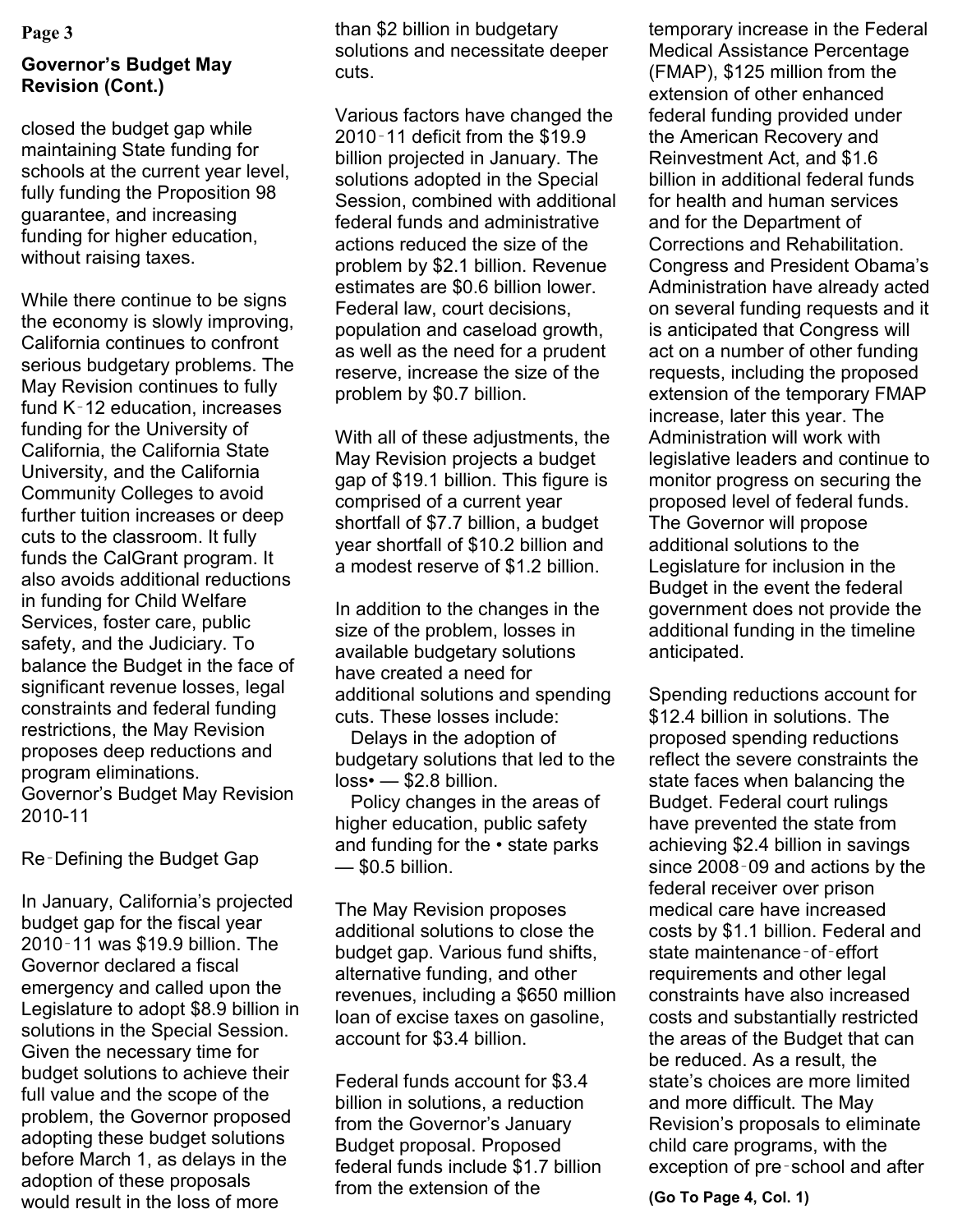#### **Page 4**

# **Governor's Budget May Revision (Cont.)**

school care, to eliminate the California Work Opportunity and Responsibility to Kids Program, (CalWORKs) program, and to reduce funding for local mental health services by approximately 60 percent are the result of these constraints.

As the Legislative Analyst has noted, balancing this year's Budget will be a daunting challenge that will require very difficult choices. The May Revision is a reflection of this challenge and of the difficult but necessary changes required to address this year's budget gap. Last year, California closed a \$60 billion budget gap and successfully managed its cash reserves to avert a fiscal crisis. This year will require the same difficult decisions. As he did last year, the Governor will propose permanent budget reform and creation of a strong "Rainy Day" Fund‖, to prevent a future budget crisis of the magnitude California faces today.

## Plan to Address Anticipated Cash **Shortfall**

The May Revision continues to project that the state will have sufficient cash to repay the entire \$8.8 billion of RANs in May and June 2010 as scheduled. Legislation enacted in the Special Session provided the state additional tools to manage cash in July and during key months of the budget year. Proposals to close the budget shortfall will substantially reduce this cash gap. In addition to budget solutions, the state will need to obtain external financing early in the fiscal year. Additional cash solutions may be required to reduce the need for external borrowing. At the Governor's direction, the Department of Finance has begun working with the State Controller's Office and the State Treasurer's Office to develop additional cash solutions as needed to meet the state's financial obligations.



Republicans of River City Board of Directors:

Carl Burton, President Fred Hildebrand, Director Betty Axup, 1st Vice President Patty Hildebrand, Director Al Rogel, 2nd Vice President Lynn MacLean TBA, Membership Secretary Paul Green, Past President Robert Evans, Treasurer Chris Angle, Director Richard Eigenheer, Director Colleen Fitzpatrick, Director

# **IN MY OPINION (Cont.):**

industry of individuals who are engaged in nothing more than facilitating the transfer of money from the population to the government; an activity that creates no economic value. All of these issues would be addressed to some extent by simply scrapping the income tax in favor of some sort of national sales tax. Such a tax would be easy to administer, thereby reducing the economic waste associated with the current system. The fact that people would pay their taxes when they purchased something would bring tax compliance close to 100%. In addition, the transparency of such a system would help to reduce the level of cynicism towards the U.S. government that seems to be so prevalent in America today. A final a positive side effect of this policy would be to encourage the U.S. population to save (and invest), thereby helping Americans to begin recover from a generation of under-saving. To be sure, a major tax reform of this sort would provoke fierce opposition from several corners. Firstly, a certain percentage of CPA's, tax attorneys and IRS agents would oppose it because many of their jobs would be eliminated. Secondly, some politicians and other special interests would oppose a simple and transparent tax system because it would not lend itself to easy manipulation for the benefit of their supporters. Finally, people who have little or no tax liability may resent having to pay for certain services that were previously "free" to them before.

However, the arguments in favor of some sort of simple tax system have the political advantage of being relatively easy to

**(Go To Page 5, Col. 3)**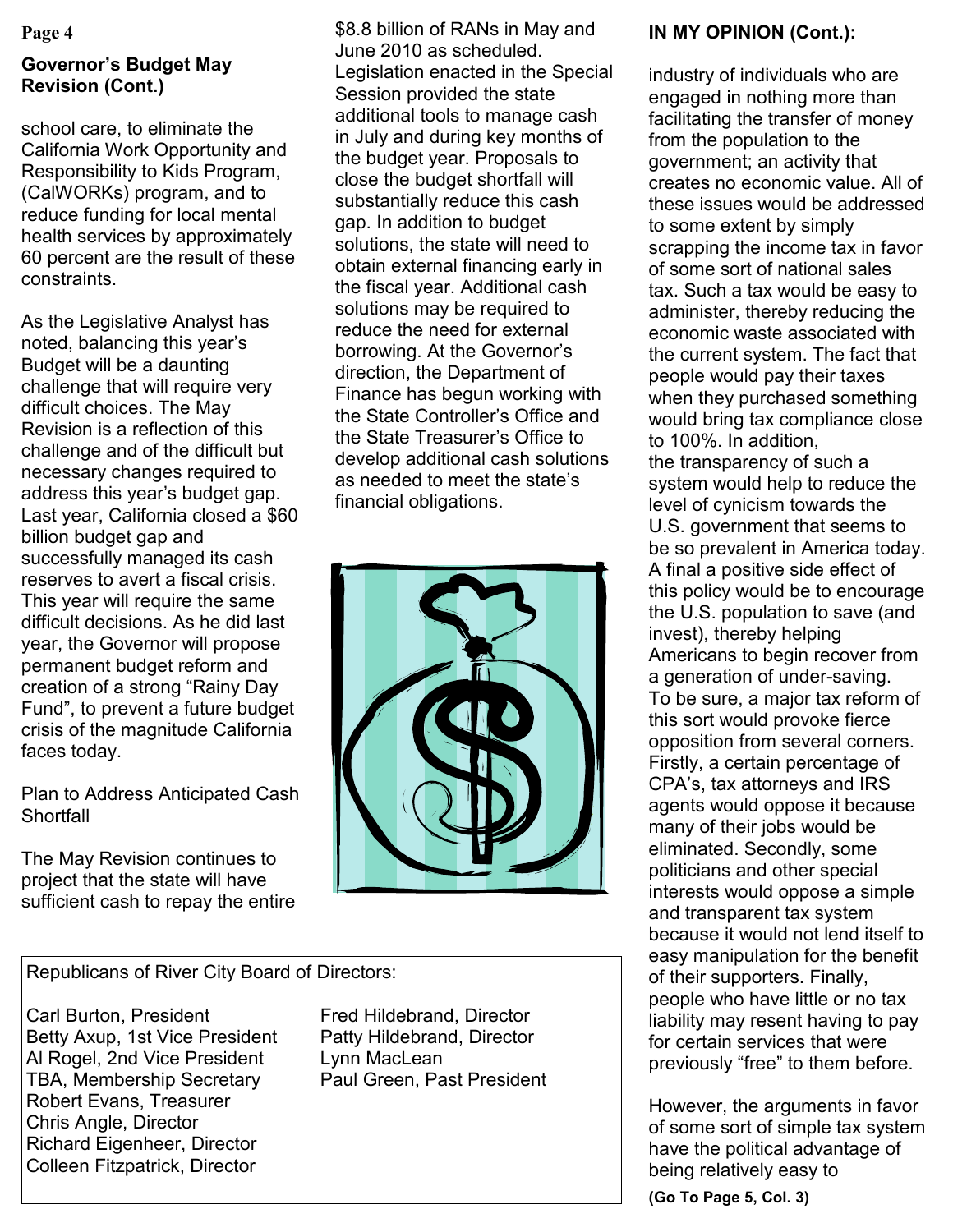# **HI HO COME TO THE FAIR**

Over the past 10 years Republicans of River City have staffed a booth at the Sacramento County Fair.

We register Republican voters and sign up volunteers for local elections. This year the

Page 5 **In the Sacramento County Fair is from IN MY OPINION (Cont.):** May 27 to the31st at Cal Expo Fair grounds and we will again have our booth.

> If you would like to help us greet fair goers at our Republican booth let us know what time and dates you will be available by email to: [carl@rrcgop.org](mailto:carl@rrcgop.org) or call me at (916) 485-5741.

| <b>MEMBERSHIP APPLICATION</b>                                                                                                                                                                                                                                                   |
|---------------------------------------------------------------------------------------------------------------------------------------------------------------------------------------------------------------------------------------------------------------------------------|
| Your membership in Republicans of River City provides you a<br>monthly newsletter, speakers, and an outstanding opportunity to meet<br>your elected officials and California's finest political strategists. River<br>City is also a great way to network and make new friends. |
| I am a registered Republican and would like to join Republicans of<br>River City.                                                                                                                                                                                               |
|                                                                                                                                                                                                                                                                                 |
| Spouse <u>example and the set of the set of the set of the set of the set of the set of the set of the set of the set of the set of the set of the set of the set of the set of the set of the set of the set of the set of the </u>                                            |
|                                                                                                                                                                                                                                                                                 |
| $City$ $Zip$                                                                                                                                                                                                                                                                    |
|                                                                                                                                                                                                                                                                                 |
|                                                                                                                                                                                                                                                                                 |
| E-Mail: $\qquad \qquad \qquad$                                                                                                                                                                                                                                                  |
| Yearly Membership:                                                                                                                                                                                                                                                              |
| Regular Membership: enclosed is my check for \$25<br>(Young Professionals 18-25 \$15 per person)                                                                                                                                                                                |
| Couples Membership: enclosed is our check for \$40                                                                                                                                                                                                                              |
| Signature Signature Signature Signature Signature Signature Signature Signature Signature Signature Signature Signature Signature Signature Signature Signature Signature Signature Signature Signature Signature Signature Si                                                  |
| Date                                                                                                                                                                                                                                                                            |
| Mail check to: Republicans of River City<br>P.O. Box 1776,                                                                                                                                                                                                                      |

understand. By making the case for some sort of consumptionbased tax, the Republicans would take the political momentum away from some who are currently starting to make the case for a national sales tax in addition to the income tax. In addition, by arguing for the elimination of the current tax system, the Republicans would show that they have something new and exciting to say about taxes as opposed to merely recycling the same old argument for tax cuts (popular though that may be). If the Republicans are to become the majority party, they will need to gain the trust of a large segment of the voting populace that is turned off by government as it is currently being practiced in this country. Promising to change the way government works by promoting the reduction or abolition of the IRS through a consumption-based tax is good start towards making that happen.

#### **DID YOU KNOW**

Did you know you can now pay your River City dues on line?

It's easy. Just set your computer browser to REPUBLICANS OF RIVER CITY, click on JOIN, and fill out the form. Then click on the SUBMIT button and fill in the credit card information.



Volume 2010, Issue 5 P. O. Box 1776 Carmichael, CA 95609-1776

Editor: Robert Evans Telephone 359-5741